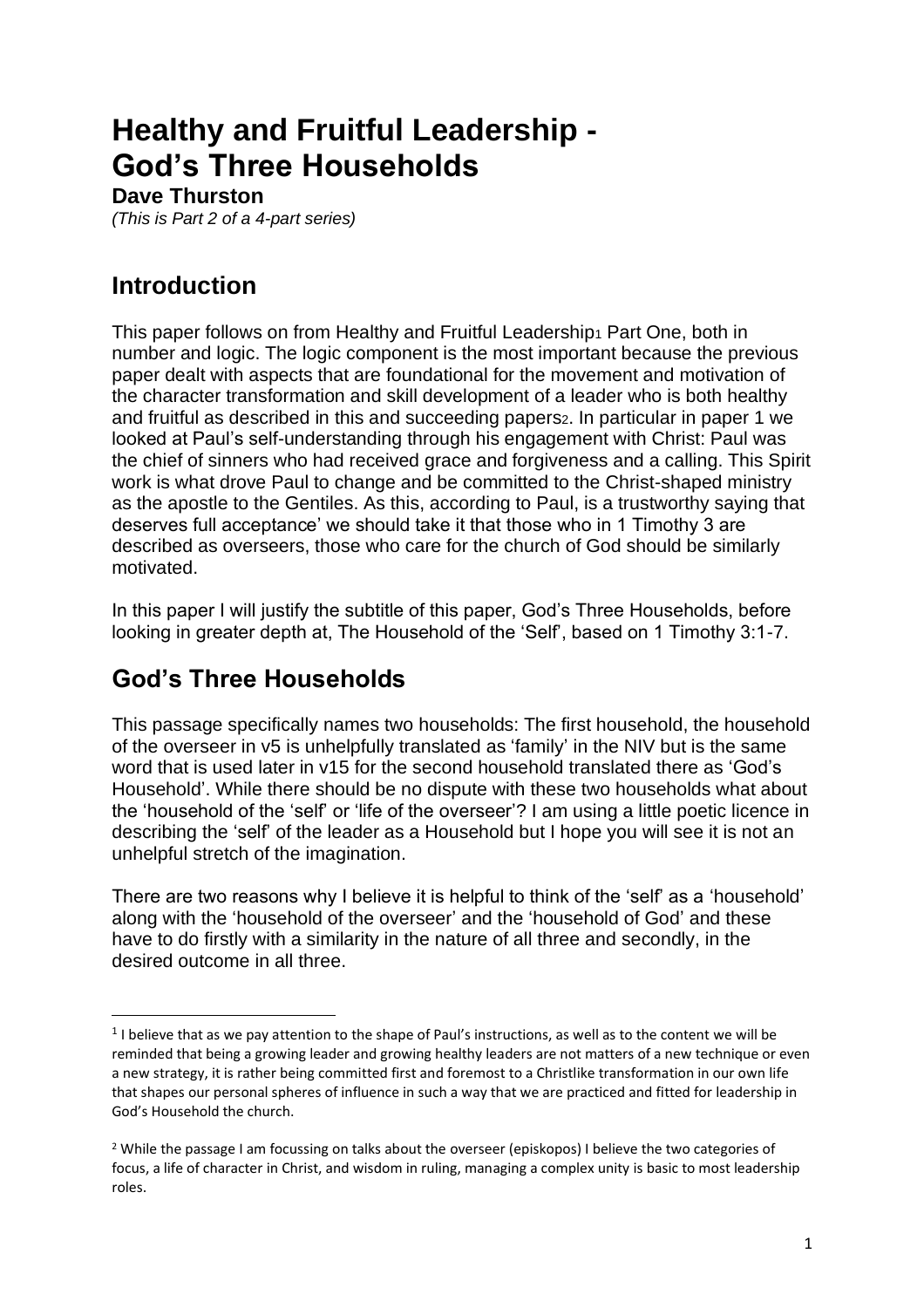#### **1. A Complex Unity**

The self of the overseer, the overseer's household and the household of God are each a complex unity. This is most easily understood with regards to the overseer's household: made up of many parts with different functions and roles. The same is the case with the household of God, that variety of parts and functions can also at times be translated into the body of Christ for a different rhetorical effect. But what about the self? My argument will be that it is only when we see the 'self' or 'soul' as a complex unity with many parts and function that needs to be rightly ordered do we begin to understand what Paul is describing.

#### **2. The Right Ordering of a Complex Unity**

Each of the entities; the household of the overseer's self, the overseer's household, and the household of God, all need to be rightly ordered, ruled, managed and cared for. It is in understanding this that we have an insight into why the rightly ordered 'self' under Christ, can lead to a rightly ruled household and that these are prerequisites in someone who is able to care for God's household.

# **The Household of the 'Self' v1-7**

In verses 1-7 the necessary characteristics of an appropriate life of a leader is described in very specific detail. The nature and quality of a variety of relationships; their self-control with regard to emotions, passions and substances as well as the corresponding virtues. Almost as an aside it includes in the list the ability to teach.

This all needs to be expressive of a life that has experienced testing– not a recent convert, but a life that is integrated and consistent.

I want to develop this a little more later on in the paper. Let's move to the Leader's Household.

#### **The Leader's Household v5**

As I've already mention 'family' in v5 should be translated 'household'. There is a good reason for doing this, 'family' for us conjures up the idea of the *nuclear family* whereas Household in the first century was a very different beast. We only have to remind ourselves of the Household codes of Ephesians 5:21-6:9 as well as Colossians 3:18-25; husbands, wives; fathers, children; masters, slaves. A Household in the first century could be a complex unity that could have a business attached i.e. a tent-making business such as the Household of Pricilla and Aquila. Ruling/managing a household required delegation, planning, coordination so that the whole was healthy and flourishing.

# **The Church – God's Household v14-15**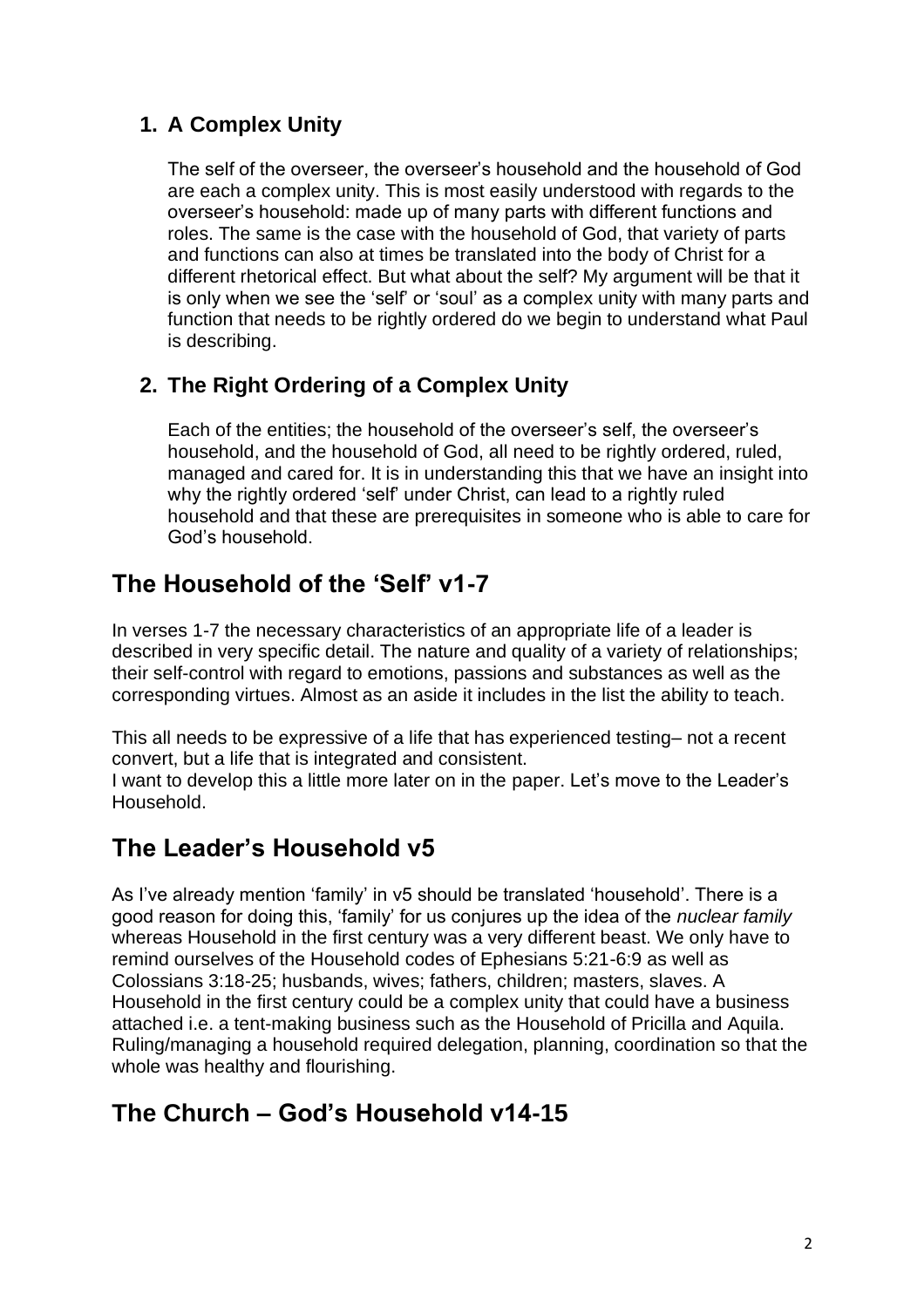The Household of God is referred to in v15 as the pillar and foundation of truth. Given that, it is no wonder that Paul is concerned to instruct Timothy so people will know how to conduct themselves in relation to this glorious reality.

Do we even believe the church could be the pillar and foundation of truth? We are more used to talking about the Bible or Christ in such exalted terms. We need to see gospel and church as interconnected; when the church lives as it should, it demonstrates the living embodiment of the gospel.

We will dig more deeply into the Leader's Household and the Household of God in the next two papers. But let us notice right from the beginning that growing leadership is a chain of three links that begins with the household of the self.

## **The Household of the 'Self'**

The diagrams below are taken from Dallas Willard's *Renovation of the Heart - Putting on the Character of Christ* p38. I'm using this schema because it is a helpful way of organising the material in 1 Timothy 3:1-7 but it is also a great help in beginning to understand not only the interconnectedness of who we are but how becoming converted is the means to beginning to be Christ's fellow-workers in the process of self-transformation. For instance, in the diagram, the means of conversion is represented by the arrow of the Gospel of Christ addressing the mind with concept (thought, ideas) that engender emotional content. The true God is not like I imagined, in Christ he is loving and gracious and has made a way to deal with my status as a sinner and my sin. He has provided a way through the cross of Christ to be forgiven and in the resurrection and the giving of the Spirit the opportunity to live a new life under his loving rule – I am, in Christ, his beloved Child.

There is at this point a call on my will, represented by the dotted line. Will I surrender or will I continue to be the 'captain of my soul'? In surrendering to Christ, dying to self, I begin the journey of re-ordering my mind and emotions, making choices about what happens with and in my body and how I do relationships. The small arrows indicate the exertion of the choices made by the new will in the different aspects of the believer's life; we could refer to these variously as maturity, Christ-likeness or Spirit led self-control.

In doing this I learn the way of love:

**<sup>28</sup>** One of the teachers of the law came and heard them debating. Noticing that Jesus had given them a good answer, he asked him, 'Of all the commandments, which is the most important?'

**<sup>29</sup>** 'The most important one,' answered Jesus, 'is this: "Hear, O Israel: the Lord our God, the Lord is one. **<sup>30</sup>** Love the Lord your God with all your heart and with all your soul and with all your mind and with all your strength." **<sup>31</sup>** The second is this: "Love your neighbour as yourself." There is no commandment greater than these.'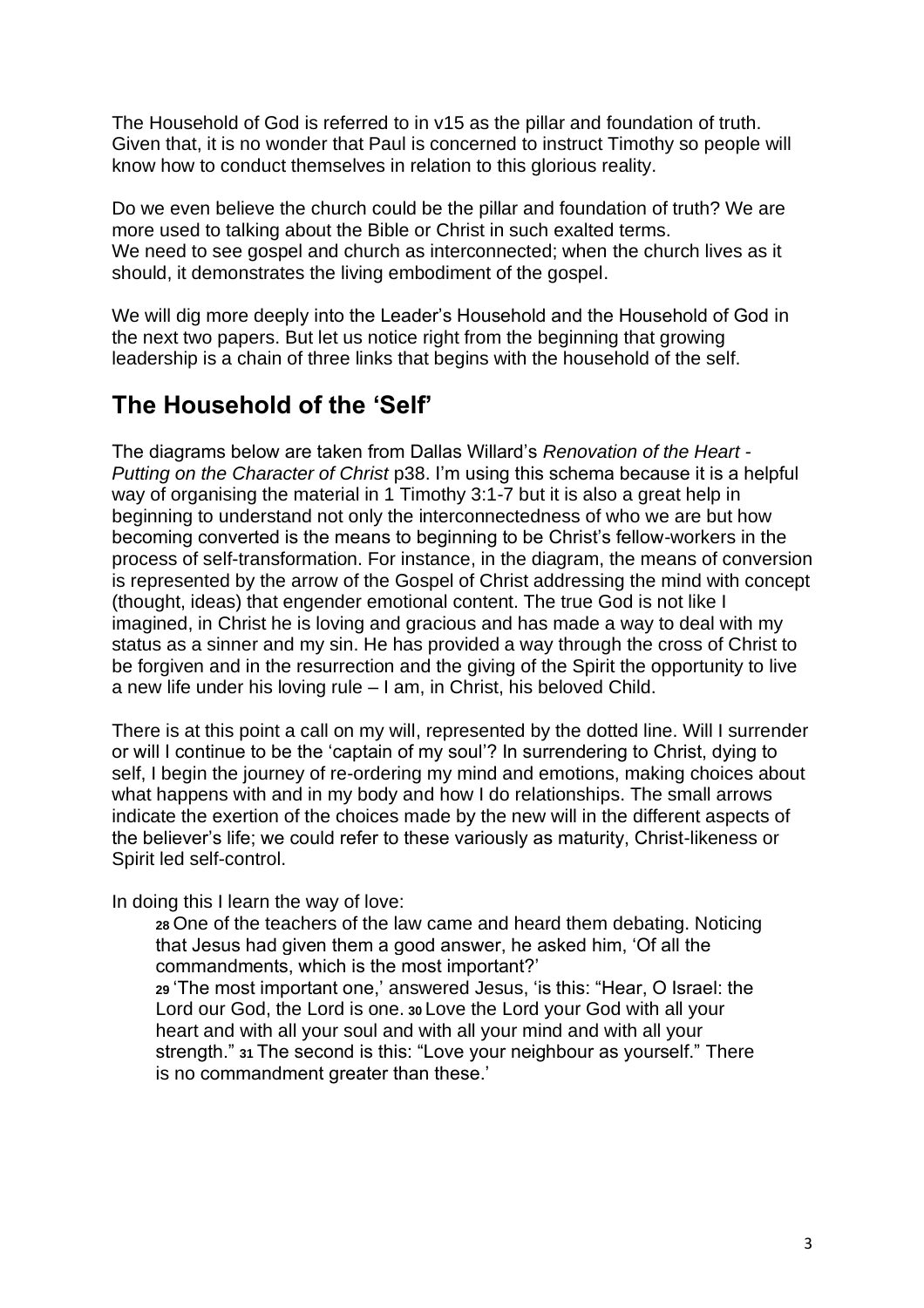

#### **Our Text**

Here is a trustworthy saying: whoever aspires to be an overseer desires a noble task. **<sup>2</sup>**Now the overseer is to be above reproach, faithful to his wife, temperate, self-controlled, respectable, hospitable, able to teach, **<sup>3</sup>** not given to drunkenness, not violent but gentle, not quarrelsome, not a lover of money. **<sup>4</sup>**He must manage his own family well and see that his children obey him, and he must do so in a manner worthy of full respect. **<sup>5</sup>** (If anyone does not know how to manage his own family, how can he take care of God's church?) **<sup>6</sup>**He must not be a recent convert, or he may become conceited and fall under the same judgment as the devil. **<sup>7</sup>**He must also have a good reputation with outsiders, so that he will not fall into disgrace and into the devil's trap.

What is particularly significant from the outset is that people are normally identified as leaders, and especially pastors, on the basis of only one of the fifteen qualities the ability to teach. To be fair, what goes with that is there is no awareness of gross sin by the Session or Presbytery. Unfortunately, there is normally an assumption on the Session's part that the Presbytery will do a more thorough job of examination of the candidate and on the part of the Presbytery the assumption that the Session has done the hard work of character assessment. This is a case of the 'blind leading the blind' and has resulted at times in disastrous consequences for the person, the church and the denomination.

Paul's description makes clear that abilities in teaching must be supported, surrounded and embodied in a character. This is not a matter of perfection but progress as 1 Timothy 4:15 makes clear.

#### **The Characteristics of a Leader's Character**

The overseer is to be:

- 1. above reproach, there is nothing obvious in a leader's behaviour that others can lay a hold of and defame Christ.
- 2. faithful to his wife 'a one-woman man'. The married leader in ministry obviously works on, and at, having a good marriage.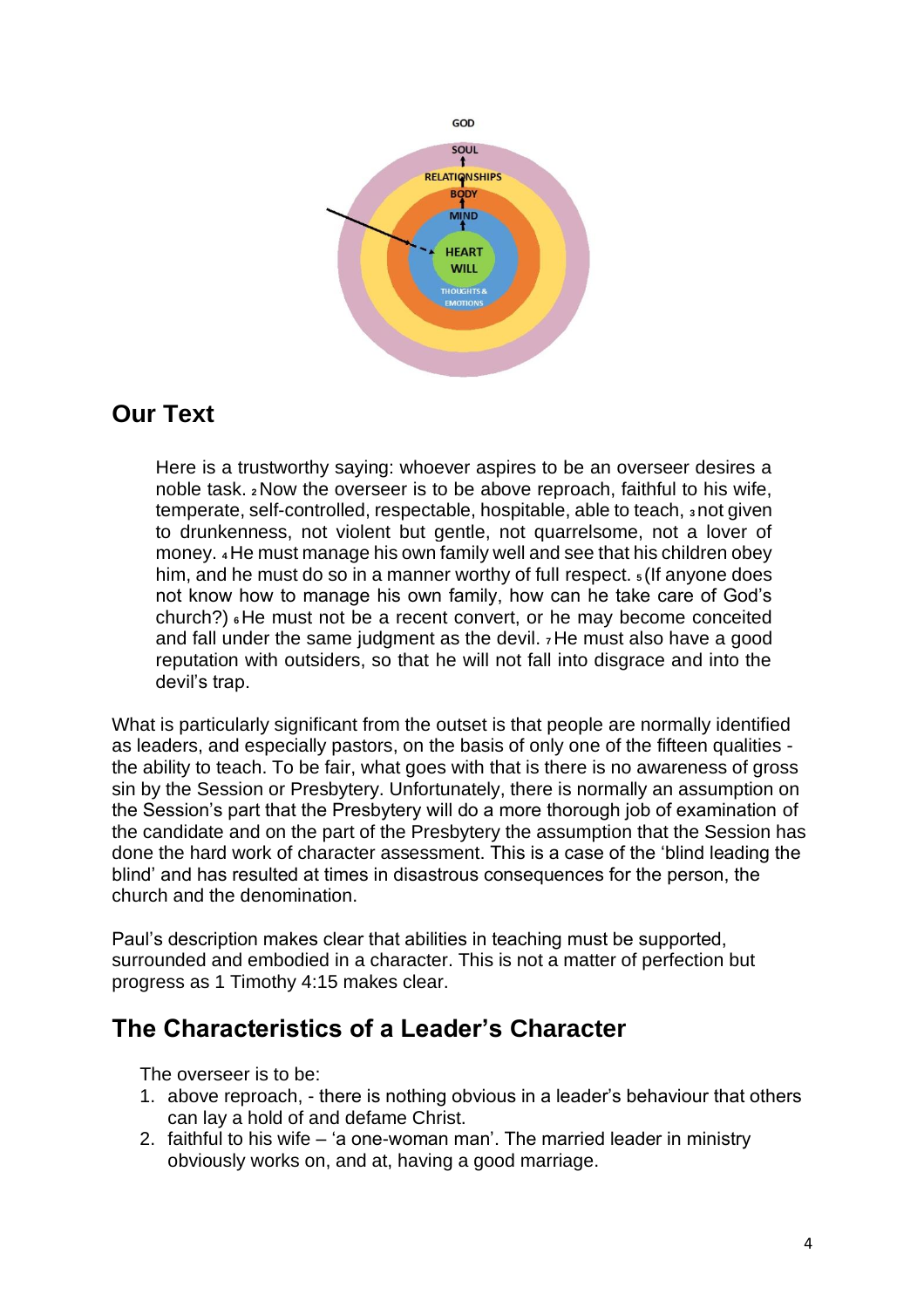- 3. temperate this is normally associated with alcohol but alcohol is mentioned by itself further down so it is probably better understood as free from deforming passions.
- 4. self-controlled or of a 'sound mind' describes a life of choices that is directed by a mind enlightened by God's goals in the gospel.
- 5. respectable a well-ordered life.
- 6. hospitable this is not just the invitation to a meal but a quality about the whole of life in which the meal is but a symbol.
- 7. able to teach give positive instruction and able to refute error.
- 8. not given to drunkenness not controlled by alcohol.
- 9. not violent not a "striker"; this is physical as in 2 Cor 11:20: "In fact, you even put up with anyone who enslaves you or exploits you or takes advantage of you or puts on airs or slaps you in the face." I would take this to mean that if a leader, or would be leader, uses physical violence, this a disqualification.
- 10.but gentle even when correcting their opponents; that is Christ-like.
- 11.not quarrelsome not contentious; not someone who enjoys arguing and can't distinguish between the significant and the unimportant.
- 12.not a lover of money not a lover of silver; money doesn't rule their decision making and choices.
- 13.He must manage his own household well rule, care and manage the complex reality of a household.
- 14.his children should obey him, his children are not crushed by his discipline and instruction but encouraged and follow his lead.
- 15.he must not be a recent convert, or he may become conceited and fall under the same judgment as the devil. – the person must be mature-spiritually, emotionally and relationally.
- 16.He must also have a good reputation with outsiders, so that he will not fall into disgrace and into the devil's trap. – the devil seeks to undermine the truth of the Gospel by bad behaviour that give outsiders a reason to not listen.

Below I've attempted to identify how each of these can be placed in the categories of the diagram – some could be placed in two categories depending on how they are understood.

**Heart -** Not a lover of money; not a recent convert; gentle

**Mind** - sound mind; able to teach

**Body** - Temperate; not given to wine; not violent or quarrelsome

#### **Relationships** –

**Inside:** faithful to his wife: manage his own household well; Children obey him; above reproach; hospitable.

**Outside:** above reproach, hospitable; good reputation with outsiders.

#### **Reflections**

For Paul, the Lord's apostle to the nations, leadership in the churches he planted was a fundamental issue. So important that he gave written instructions on a number of occasions to ensure it was done properly and we in the Presbyterian Church ignore this to our peril.

For Paul, it is foundational that firstly a leader identifies themselves as a sinner who has been forgiven through the grace of Christ, not just a basically good person who